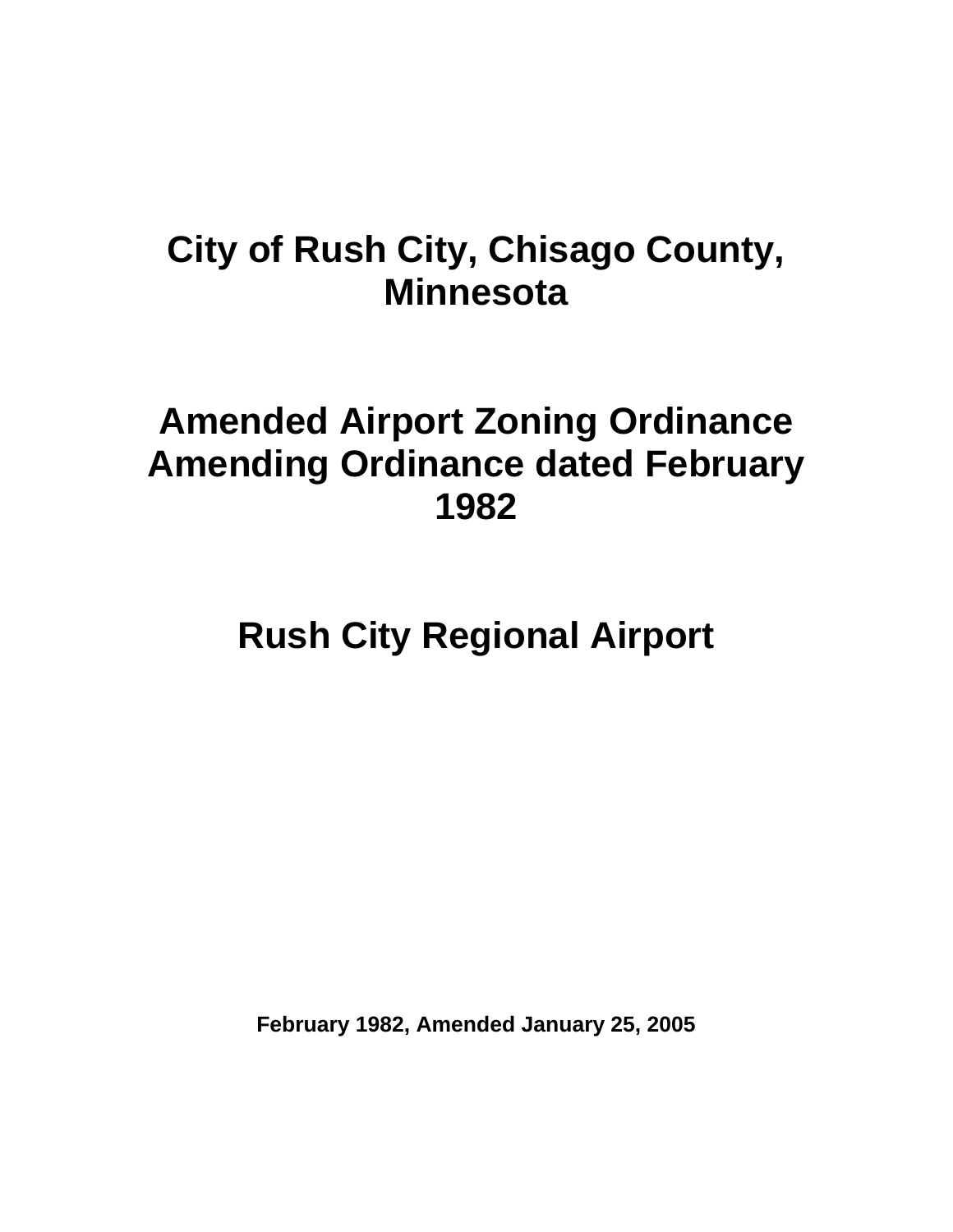## **Table of Contents**

| $\sim$<br>۰.<br>× |
|-------------------|
|-------------------|

| A.               |
|------------------|
| 1.               |
| 2.               |
| 3.               |
| 4.               |
| 5.               |
| <b>B.</b>        |
| C.               |
|                  |
| A.               |
| 1.               |
| 2.               |
| 3.               |
| 4.               |
| <b>B.</b>        |
| 1.               |
| 2.               |
| 3.               |
| $\overline{4}$ . |
| 5.               |
|                  |
|                  |
|                  |
|                  |
| А.               |
| <b>B.</b>        |
| C.               |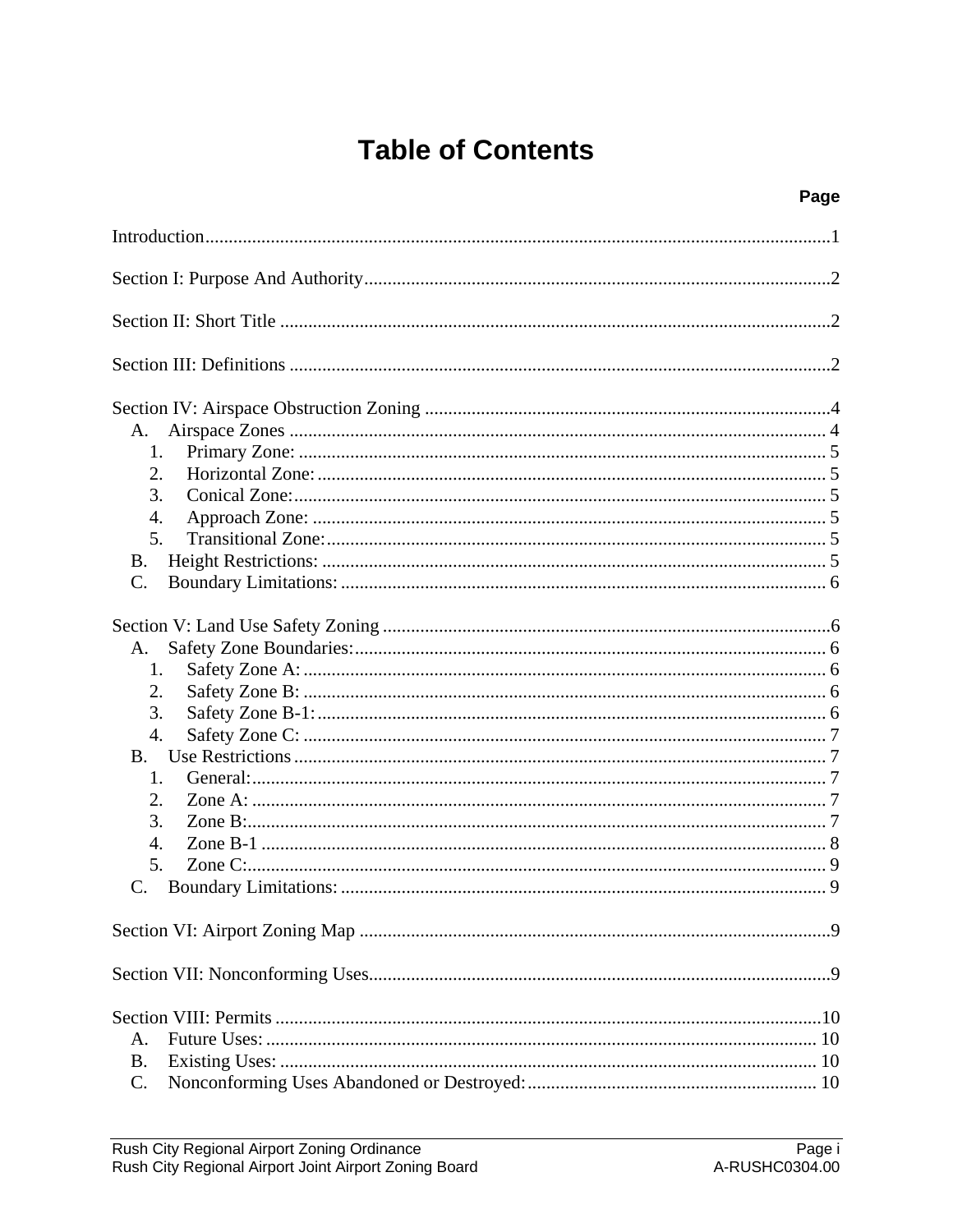| $A_{1}$<br><b>B.</b> |  |
|----------------------|--|
|                      |  |
|                      |  |
|                      |  |
|                      |  |
|                      |  |
|                      |  |

## **Exhibits**

|--|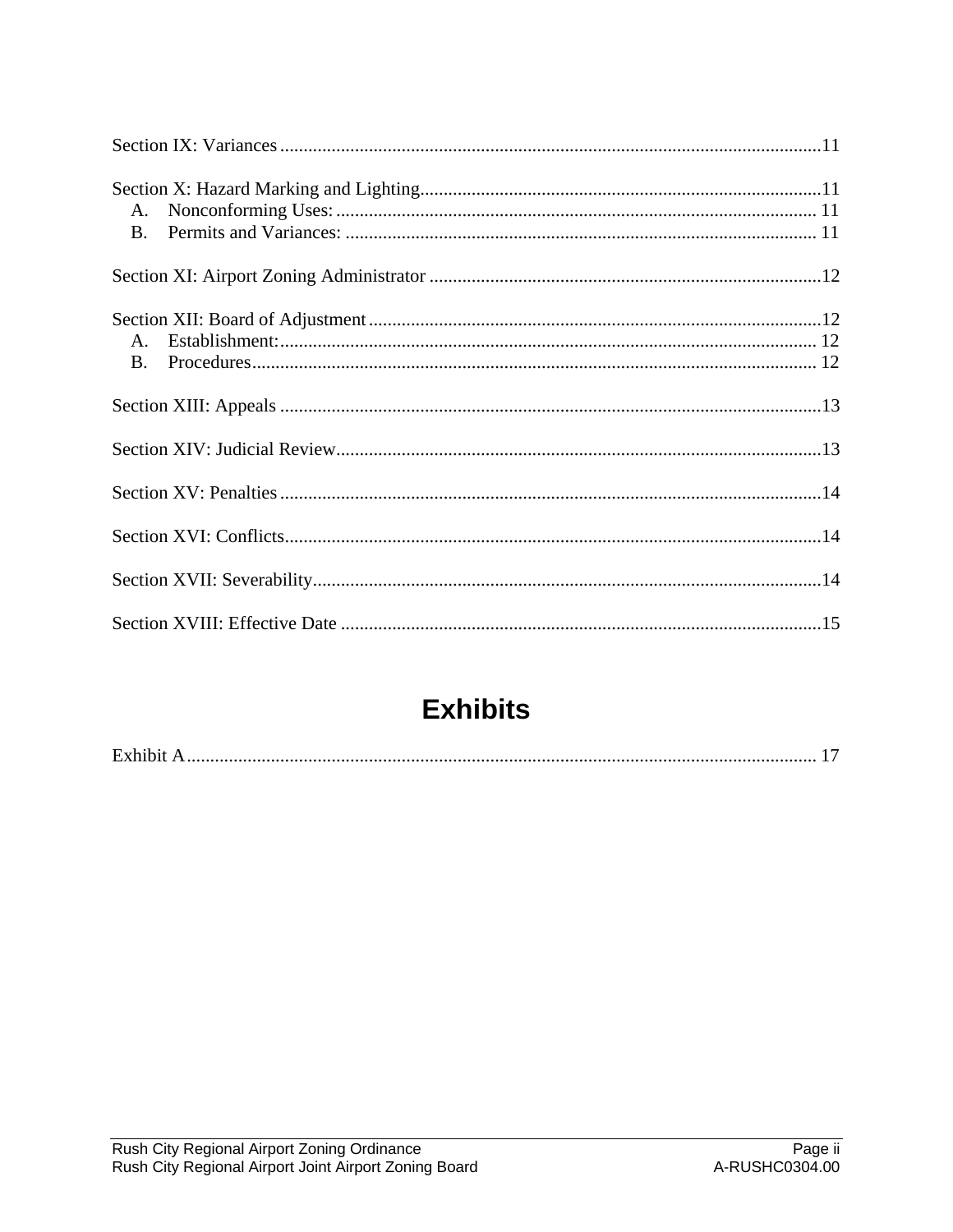# **Amendment to the Rush City Regional**

# **Airport Zoning Ordinance**

**Created By The** 

## **Rush City Regional Airport Joint Airport Zoning Board**

AN ORDINANCE REGULATING AND RESTRICTING THE HEIGHT OF STRUCTURES AND OBJECTS OF NATURAL GROWTH, AND OTHERWISE REGULATING THE USE OF PROPERTY, IN THE VICINITY OF THE RUSH CITY REGIONAL AIRPORT BY CREATING THE APPROPRIATE ZONES AND ESTABLISHING THE BOUNDARIES THEREOF; PROVIDING FOR CHANGES IN THE RESTRICTIONS AND BOUNDARIES OF SUCH ZONES; DEFINING CERTAIN TERMS USED HEREIN; REFERRING TO THE RUSH CITY REGIONAL AIRPORT ZONING MAP WHICH IS INCORPORATED IN AND MADE A PART OF THIS ORDINANCE; PROVIDING FOR ENFORCEMENT; ESTABLISHING A BOARD OF ADJUSTMENT; AND IMPOSING PENALTIES.

IT IS HEREBY ORDAINED BY THE RUSH CITY REGIONAL AIRPORT JOINT AIRPORT ZONING BOARD PURSUANT TO THE AUTHORITY CONFERRED BY MINNESOTA STATUTES 360.061 - 360.074, AS FOLLOWS: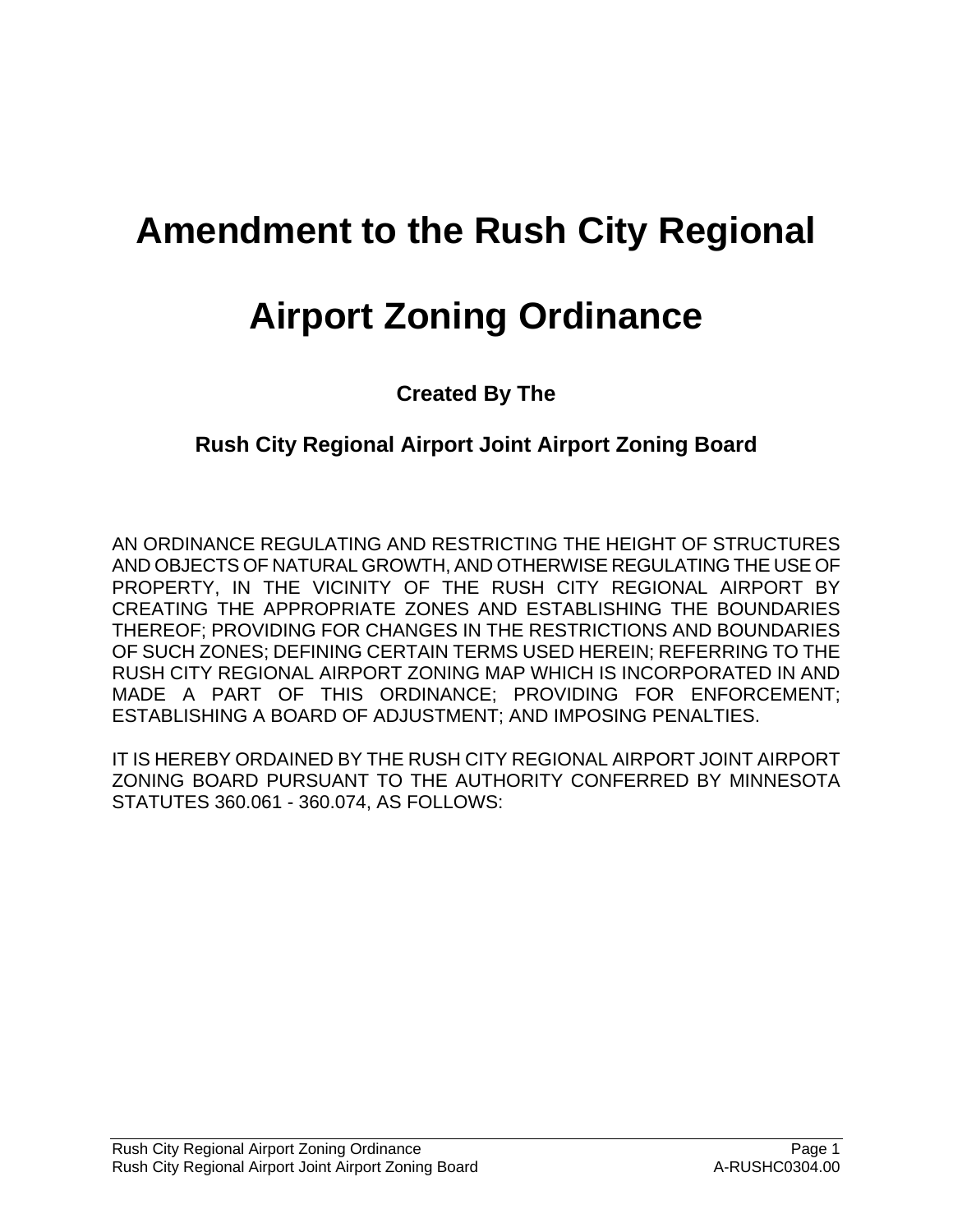## <span id="page-4-0"></span>**Section I: Purpose And Authority**

The Rush City Regional Airport Joint Airport Zoning Board, created and established by joint action of the Common Council of the City of Rush City, and the Town Board of Rushseba Township pursuant to the provisions and authority of Minnesota Statutes 360.063, hereby finds and declares that:

- A. An airport hazard endangers the lives and property of users of the Rush City Regional Airport, and property or occupants of land in its vicinity, and also if of the obstructive type, in effect reduces the size of the area available for the landing, takeoff, and maneuvering of aircraft, thus tending to destroy or impair the utility of the Rush City Regional Airport and the public investment therein.
- B. The creation of establishment of an airport hazard is a public nuisance and an injury to the region served by the Rush City Regional Airport.
- C. For the protection of the public health, safety, order, convenience, prosperity, and general welfare, and for the promotion of the most appropriate use of land, it is necessary to prevent the creation or establishment of airport hazards.
- D. The prevention of these airport hazards should be accomplished, to the extent legally possible, by the exercise of the police power without compensation.
- E. The prevention of the creation or establishment of airport hazards and the elimination, removal, alteration, mitigation, or marking and lighting of existing airport hazards are public purposes for which political subdivisions may raise and expend public funds.
- F. The Rush City Regional Airport is an essential public facility that provides an important public transportation need and serves a public good.

## **Section II: Short Title**

This Ordinance shall be known as "Rush City Regional Airport Zoning Ordinance". Those sections of land affected by this Ordinance are indicated in "Exhibit A" which is attached to this Ordinance.

## **Section III: Definitions**

As used in this Ordinance, unless the context otherwise requires:

"AIRPORT" means the Rush City Regional Airport located in the City of Rush City.

"AIRPORT ELEVATION" means the established elevation of the highest point on the usable landing area which elevation is established to be 926.0 feet above mean sea level.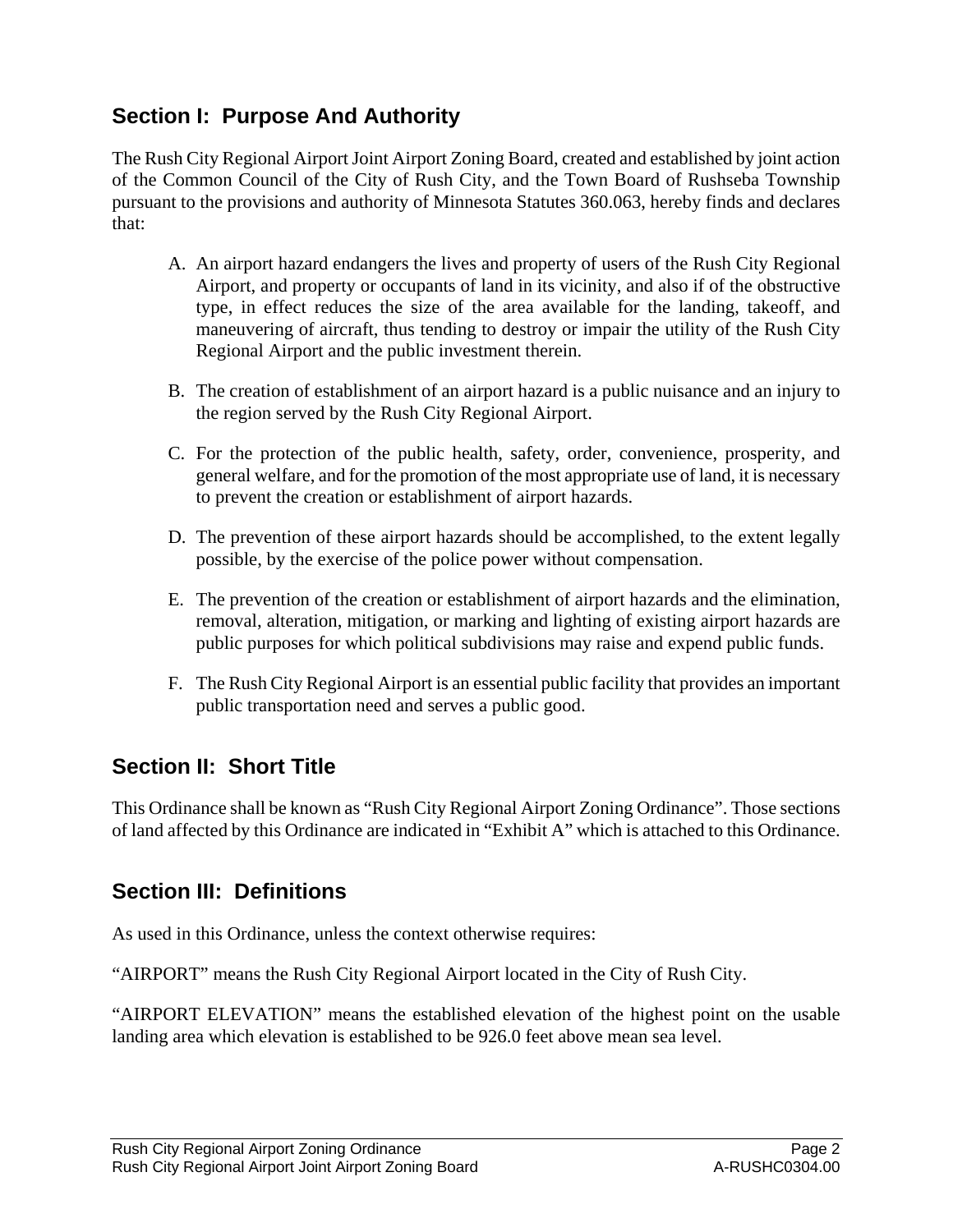"AIRPORT HAZARD" means any structure or tree or use of land which obstructs the airspace required for, or is otherwise hazardous to, the flight of aircraft in landing or taking off at the airport; and any use of land which is hazardous to persons or property because of its proximity to the airport.

"COMMISSIONER" means the Commissioner of the Minnesota Department of Transportation.

"CONFORMING USE" means a preexisting structure, tree, natural growth, or use of land which is consistent with the provisions of this Ordinance or an amendment hereto.

"DWELLING" means any building or portion thereof designed or used as a residence or sleeping place of one or more persons.

"HEIGHT" for the purpose of determining the height limits in all zones set forth in this Ordinance and shown on the zoning map, the datum shall be determined by the U.S. Geological Survey and shall be mean sea level elevation unless otherwise specified.

"LANDING AREA" means the area of the airport used for the landing, taking off or taxiing of aircraft.

"LOW DENSITY RESIDENTIAL STRUCTURE" means a single-family or two-family home.

"LOW DENSITY RESIDENTIAL LOT" means a single lot located in an area which is zoned for single-family or two-family residences and in which the predominant land use is such type of residences.

"NONCONFORMING USE" means any preexisting structure, tree, natural growth, or use of land which is inconsistent with the provisions of this Ordinance or an amendment hereto.

"NONPRECISION INSTRUMENT RUNWAY" means a runway with a straight-in instrument approach procedure using either ground-based or satellite-based air navigation facilities.

"OTHER THAN UTILITY RUNWAY" means a runway that: A. is constructed for and intended to be used by jet aircraft or aircraft of more than 12,500 pounds maximum gross weight; or B. is 4,900 feet or more in length.

"PERSON" means an individual, firm, partnership, corporation, company, association, joint stock association, or body politic, and includes a trustee, receiver, assignee, administrator, executor, guardian, or other representative.

"PLANNED", as used in this Ordinance, refers only to those proposed future airport developments that are so indicated on a planning document having the approval of the Federal Aviation Administration, Mn/DOT, Office of Aeronautics, and the City of Rush City.

"PRECISION INSTRUMENT RUNWAY" means a runway with an instrument approach procedure utilizing an Instrument Landing System (ILS), a Microwave Landing System (MLS), a Precision Approach Radar (PAR), a Transponder Landing System (TLS), or a satellite-based system capable of operating to the same level of precision guidance provided by the other included systems .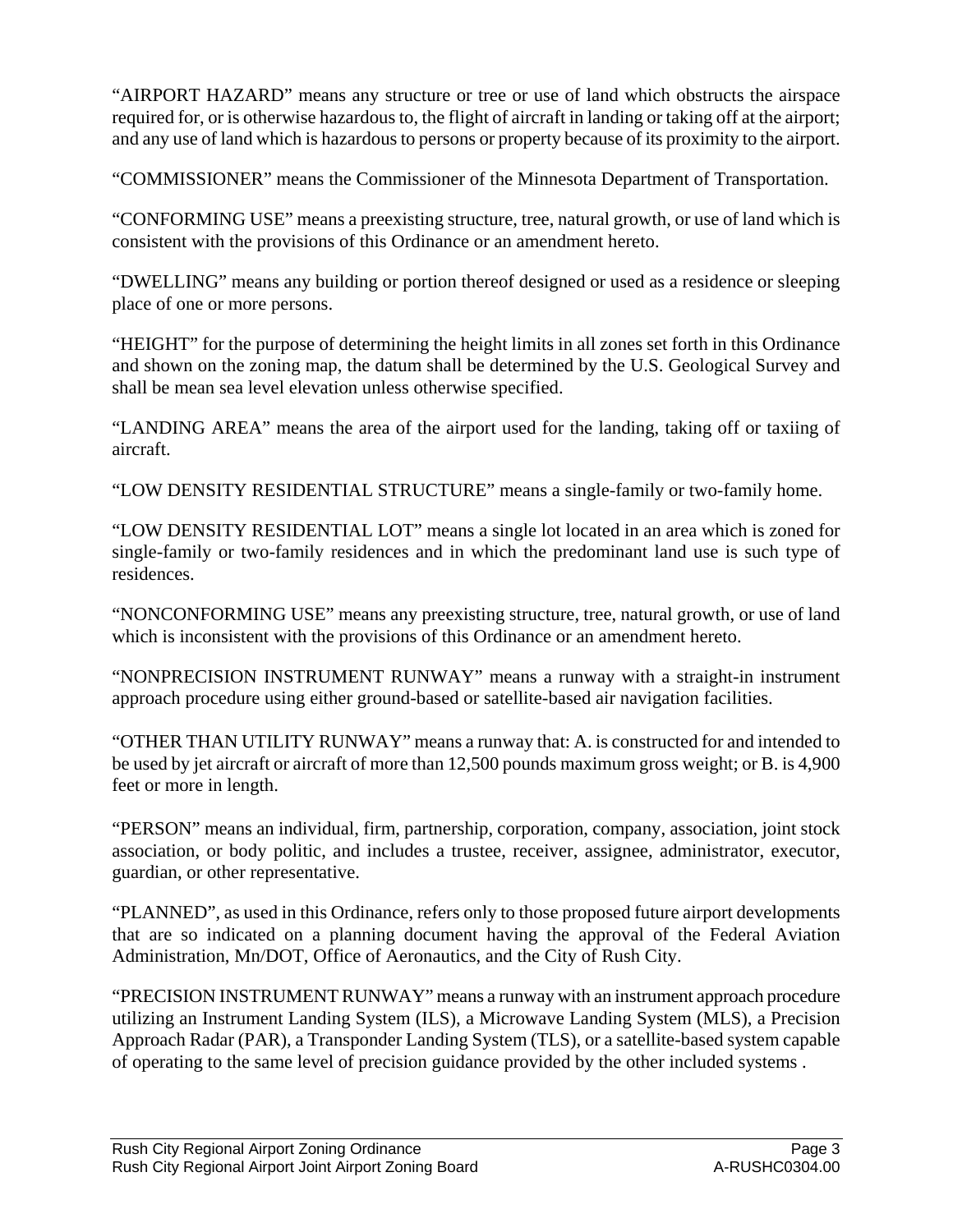<span id="page-6-0"></span>"RUNWAY" means any existing or planned paved surface or turf covered area of the airport which is specifically designated and used or planned to be used for the landing and/or taking off of aircraft.

"SLOPE" means an incline from the horizontal expressed in an arithmetic ratio of horizontal magnitude to vertical magnitude.



slope  $= 3:1 = 3$  feet horizontal to 1

foot vertical

"STRUCTURE" means an object constructed or installed by people, including, but without limitations, buildings, towers, smokestacks, earth formations and overhead transmission lines.

previously mentioned an amount equal to the height of the highest mobile object that would normally traverse it. "TRAVERSE WAYS" for the purposes of determining height limits as set forth in this Ordinance shall be increased in height by 17 feet for interstate highways; 15 feet for all other public roadways; 10 feet or the height of the highest mobile object that would normally traverse the road, whichever is greater, for private roads; 23 feet for railroads; and for waterways and all other traverse ways not

"TREE" means any object of natural growth.

propeller-driven aircraft of 12,500 pounds maximum gross weight and less; and B. is less than ,900 feet in length. 4 "UTILITY RUNWAY" means a runway that: A. is constructed for and intended to be used by

"VISUAL RUNWAY" means a runway intended solely for the operation of aircraft using visual approach procedures, with no straight-in instrument approach procedure and no instrument designation indicated on an approved planning document.

"WATER SURFACES", for the purpose of this Ordinance, shall have the same meaning as land for the establishment of protected zones.

## **Section IV: Airspace Obstruction Zoning**

#### **A. Airspace Zones**

Approach Zone, Precision Instrument Approach Zone, and Transitional Zone and whose locations and dimensions are as follows: In order to carry out the purposes of this Ordinance, as set forth above, the following airspace zones are hereby established: Primary Zone, Horizontal Zone, Conical Zone,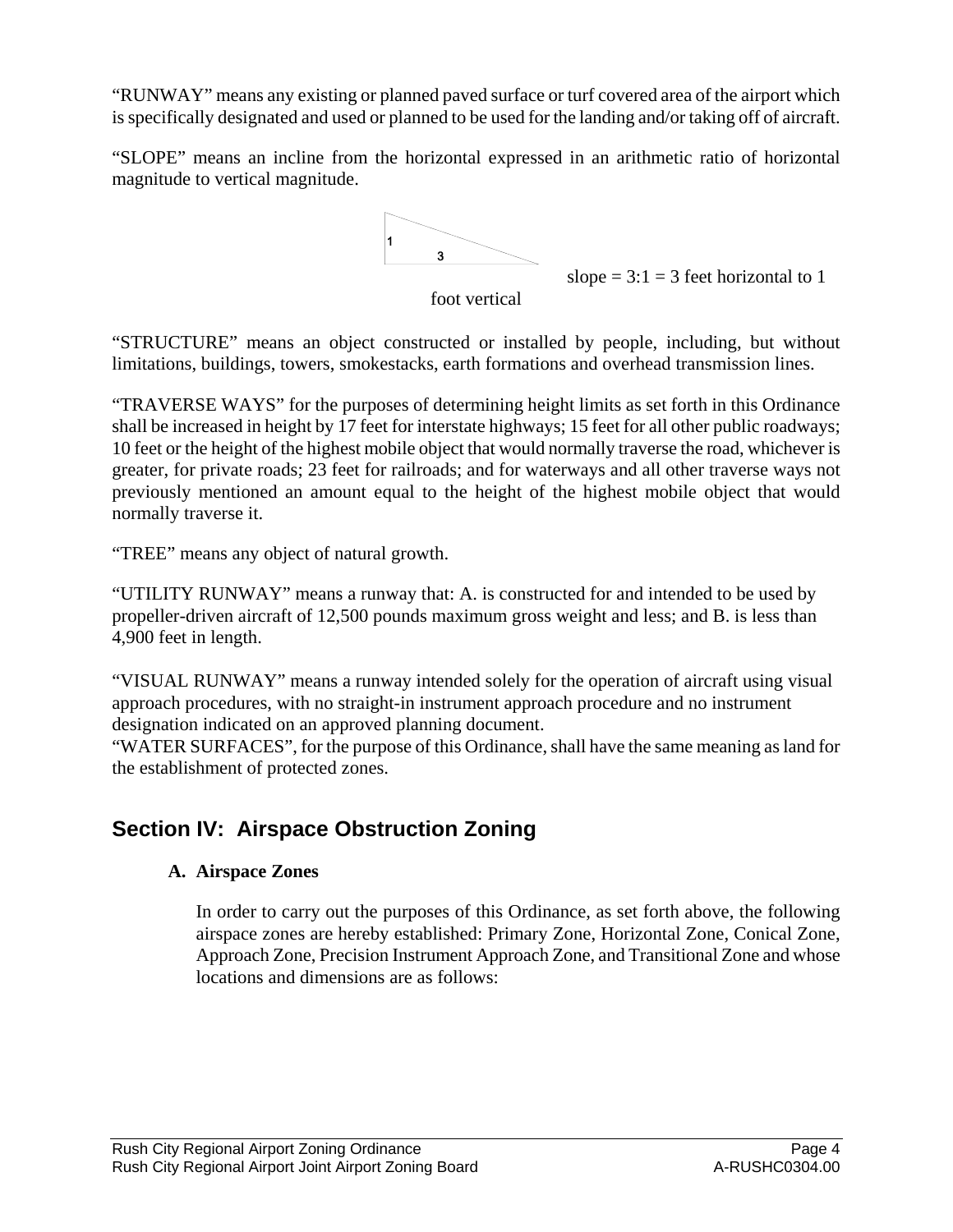#### <span id="page-7-0"></span>**1. Primary Zone:**

All that land which lies directly under an imaginary primary surface longitudinally centered on a runway and extending 200 feet beyond each end of Runway 16/34 and Runway 7/25.

The elevation of any point on the primary surface is the same as the elevation of the nearest point on the runway centerline. The width of the primary surface is 500 feet for Runway 16/34 and Runway 7/25.

#### **2. Horizontal Zone:**

All that land which lies directly under an imaginary horizontal surface 150 feet above the established airport elevation, or a height of 1076.0 feet above mean sea level, the perimeter of which is constructed by swinging arcs of specified radii from the center of each end of the primary surface of each runway and connecting the adjacent arcs by lines tangent to those arcs. The radius of each arc is 5,000 feet for Runway 16/34 and Runway7/25.

#### **3. Conical Zone:**

All that land which lies directly under an imaginary conical surface extending upward and outward from the periphery of the horizontal surface at a slope of 20:1 for a horizontal distance of 4,000 feet as measured radially outward from the periphery of the horizontal surface.

#### **4. Approach Zone:**

approach surface is at the same width and elevation as, and coincides with, the end of the primary surface. The approach surface inclines upward and outward at a slope of 20:1 for Runway 16/34 and Runway 7/25. All that land which lies directly under an imaginary approach surface longitudinally centered on the extended centerline at each end of a runway. The inner edge of the

The approach surface expands uniformly to a width of 3,500 feet for Runway 16/34 and Runway 7/25 at a distance of 10,000 feet to the periphery of the conical surface.

#### **5. Transitional Zone:**

All that land which lies directly under an imaginary surface extending upward and outward at right angles to the runway centerline and centerline extended at a slope of 7:1 from the sides of the primary surfaces and from the sides of the approach surfaces until they intersect the horizontal surface or the conical surface.

#### **B. Height Restrictions:**

Except as otherwise provided in this Ordinance, and except as necessary and incidental to airport operations, no structure or tree shall be constructed, altered, maintained, or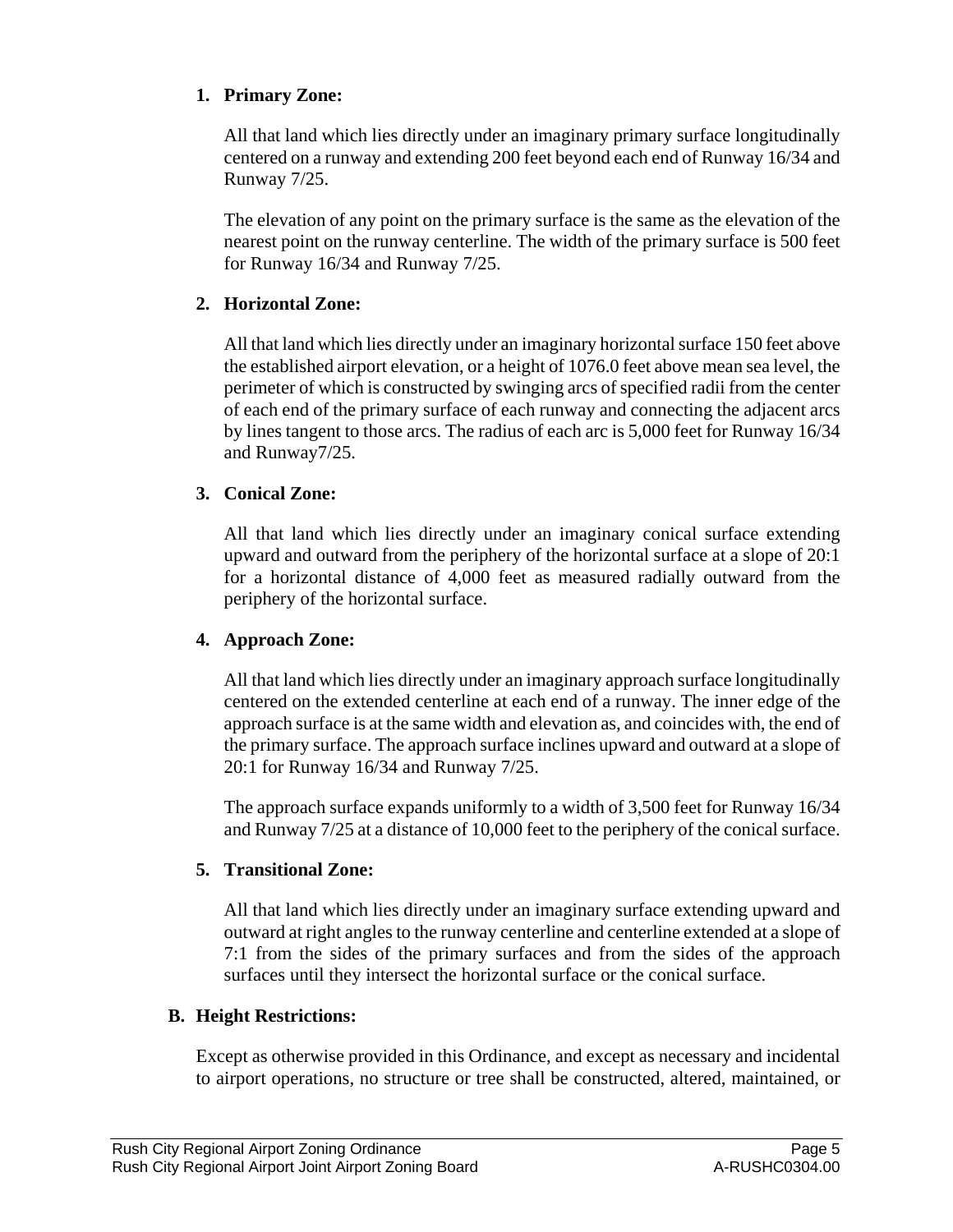<span id="page-8-0"></span>allowed to grow in any airspace zone created in Subsection IV A so as to project above any of the imaginary airspace surfaces described in said Subsection IV A hereof. Where an area is covered by more than one height limitation, the more restrictive limitations shall prevail.

#### **C. Boundary Limitations:**

The airspace obstruction height zoning restrictions set forth in this section shall apply for a distance not to exceed one and one half miles beyond the perimeter of the airport boundary and in that portion of an airport hazard area under the approach zone for a distance not exceeding two miles from the airport boundary.

## **Se ction V: Land Use Safety Zoning**

#### **A. Safety Zone Boundaries:**

In order to carry out the purpose of this Ordinance, as set forth above and also, in order to restrict those uses which may be hazardous to the operational safety of aircraft operating to and from the Rush City Regional Airport, and furthermore to limit population and building density in the runway approach areas, thereby creating sufficient open space so as to protect life and property in case of an accident, there are hereby created and established the following land use safety zones:

#### **1. Safety Zone A:**

All land in that portion of the approach zones of a runway, as defined in Subsection IV A hereof, which extends outward from the end of the primary surface a distance equal to two-thirds of the planned length of the runway, which distance shall be 2,934 feet for Runway 16/34 and 2,134 feet for Runway 7/25.

#### **2. Safety Zone B:**

All land in that portion of the approach zones of a runway, as defined in Subsection IV A hereof, which extends outward from Safety Zone A a distance equal to one-third of the planned length of the runway, which distance shall be 1,466 feet for Runway 16/34 and 1,066 feet for Runway 7/25.

#### **3. Safety Zone B-1:**

All land enclosed within the perimeter of the horizontal zone and adjacent to the primary zone, as defined in Subsection IV A hereof, within 1000 feet of the runway centerline and runway end which is not included in Zone A or Zone B. However, Zone B-1 shall extend southerly to County Road 55 on the south end of the airport 1000 feet each side of the extended runway centerline.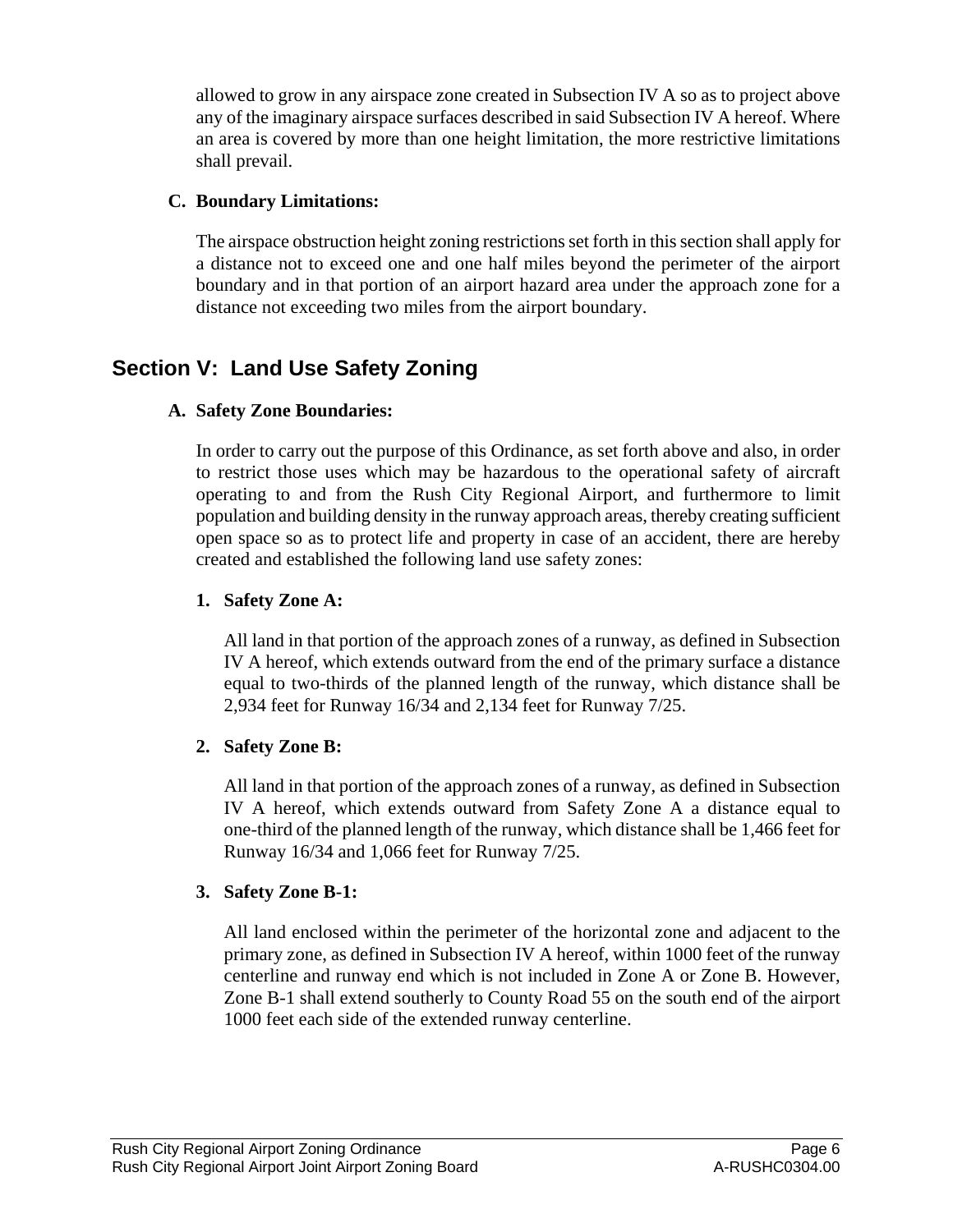#### <span id="page-9-0"></span>**4. Safety Zone C:**

All that land which is enclosed within the perimeter of the horizontal zone, as defined in Subsection IV A hereof, and which is not included in Zone A, Zone B, or Zone B-1.

#### **B. Use Restrictions**

#### **1. General:**

shall be made of any land in any of the safety zones defined in Subsection V A which creates or causes interference with the operations of radio or electronic facilities on the airport or with radio or electronic communications between airport and aircraft, makes it difficult for pilots to distinguish between airport lights and other lights, Subject at all times to the height restrictions set forth in Subsection IV B, no use results in glare in the eyes of pilots using the airport, impairs visibility in the vicinity of the airport, or otherwise endangers the landing, taking off, or maneuvering of aircraft.

#### **2. Zone A:**

similar aboveground land use structural hazards, and shall be restricted to those uses which will not create, attract, or bring together an assembly of persons thereon. Permitted uses may include, but are not limited to, such uses as agriculture (seasonal standards or other above ground structures. Subject at all times to the height restrictions set forth in Subsection IV B and to the general restrictions contained in Subsection V B-1 areas designated as Zone A shall contain no buildings, temporary structures, exposed transmission lines, or other crops), horticulture, animal husbandry, raising of livestock, wildlife habitat, light outdoor recreation (nonspectator), cemeteries, and automobile parking without light

#### **3. Zone B:**

general restrictions contained in Subsection V B-1, areas designated as Zone B shall be restricted in use as follows: Subject at all times to the height restrictions set forth in Subsection IV B, and to the

- a. Each use shall be on a site whose area shall not be less than three acres.
- b. Each use shall not create, attract, or bring together a site population that would exceed 15 times that of the site acreage.
- c. Each site shall have no more than one building plot upon which any number of structures may be erected.
- d. A building plot shall be a single, uniform and non-contrived area, whose shape is uncomplicated and whose area shall not exceed the following minimum ratios with respect to the total site area: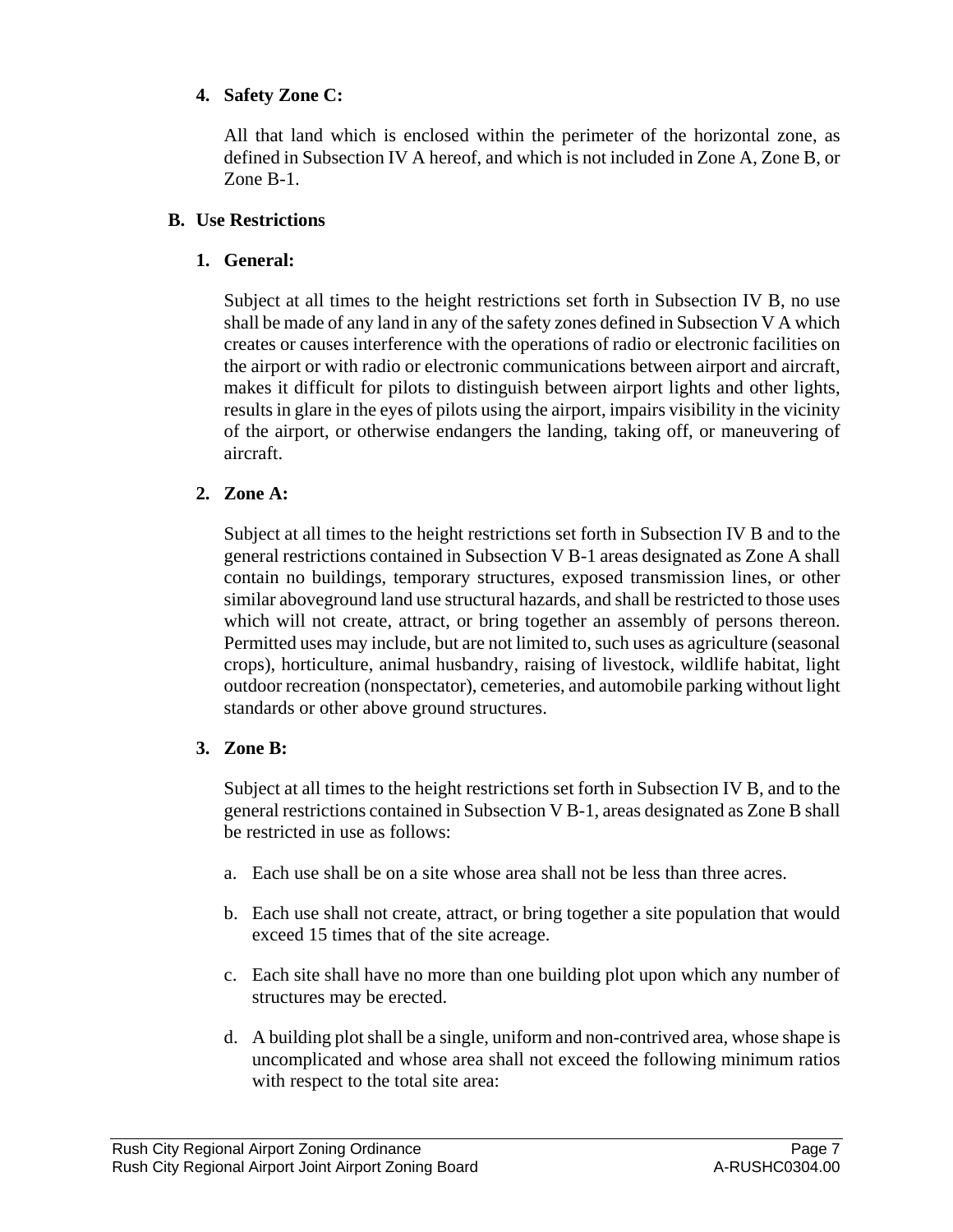<span id="page-10-0"></span>

| Site Area<br>at Least<br>(Acres) | <b>But Less</b><br>Than<br>(Acres) | Ratio of<br>Site Area to<br>Bldg. Plot Area | <b>Building</b><br>Plot Area<br>(Sq. Ft.) | Max. Site<br>Population<br>(15 persons/A) |
|----------------------------------|------------------------------------|---------------------------------------------|-------------------------------------------|-------------------------------------------|
| 3                                | 4                                  | 12:1<br>12:1                                | 10,900                                    | 45                                        |
| 4                                | 6                                  | 10:1<br>10:1                                | 17,400                                    | 60                                        |
| $6\phantom{1}6$                  | 10                                 | 8:1<br>8:1                                  | 32,600                                    | 90                                        |
| 10                               | 20                                 | 6:1<br>6:1                                  | 72,500                                    | 150                                       |
| 20                               | and up                             | 4:1                                         | 218,000                                   | 300                                       |

e. The following uses are specifically prohibited in Zone B: Churches, hospitals, schools, theaters, stadiums, hotels and motels, trailer courts, campgrounds, and other places of frequent public or semi-public assembly.

#### **4. Zone B-1**

Subject at all times to the height restrictions set forth in Subsection IV B, and to the general restrictions contained in Subsection V B-1, areas designated as Zone B-1 shall be restricted as follows:

- acres. For the purposes of this section residential use is defined as a use designated exclusively for residential occupancy, including only one-family a. Each residential use shall be on a site whose area shall not be less than three (3) dwellings.
- b. Each residential use in this Zone shall be further restricted as follows:

successors, heirs, personal representatives, or assigns, that noise from the flight of aircraft is an unreasonable interference with the use and enjoyment Rush City Regional Airport users have the airspace right to go upon, over, and across the real estate in this Zone by means of any and all noise, at any level, which may now or hereafter, directly or indirectly, arise from the flight of aircraft above the transition surface free of any claims by the landowner of, or reduces the value of, the real estate in this Zone.

c. A building plot shall be a single, uniform and non-contrived area, whose shape is uncomplicated and whose area shall not exceed the following minimum ratios with respect to the total site area: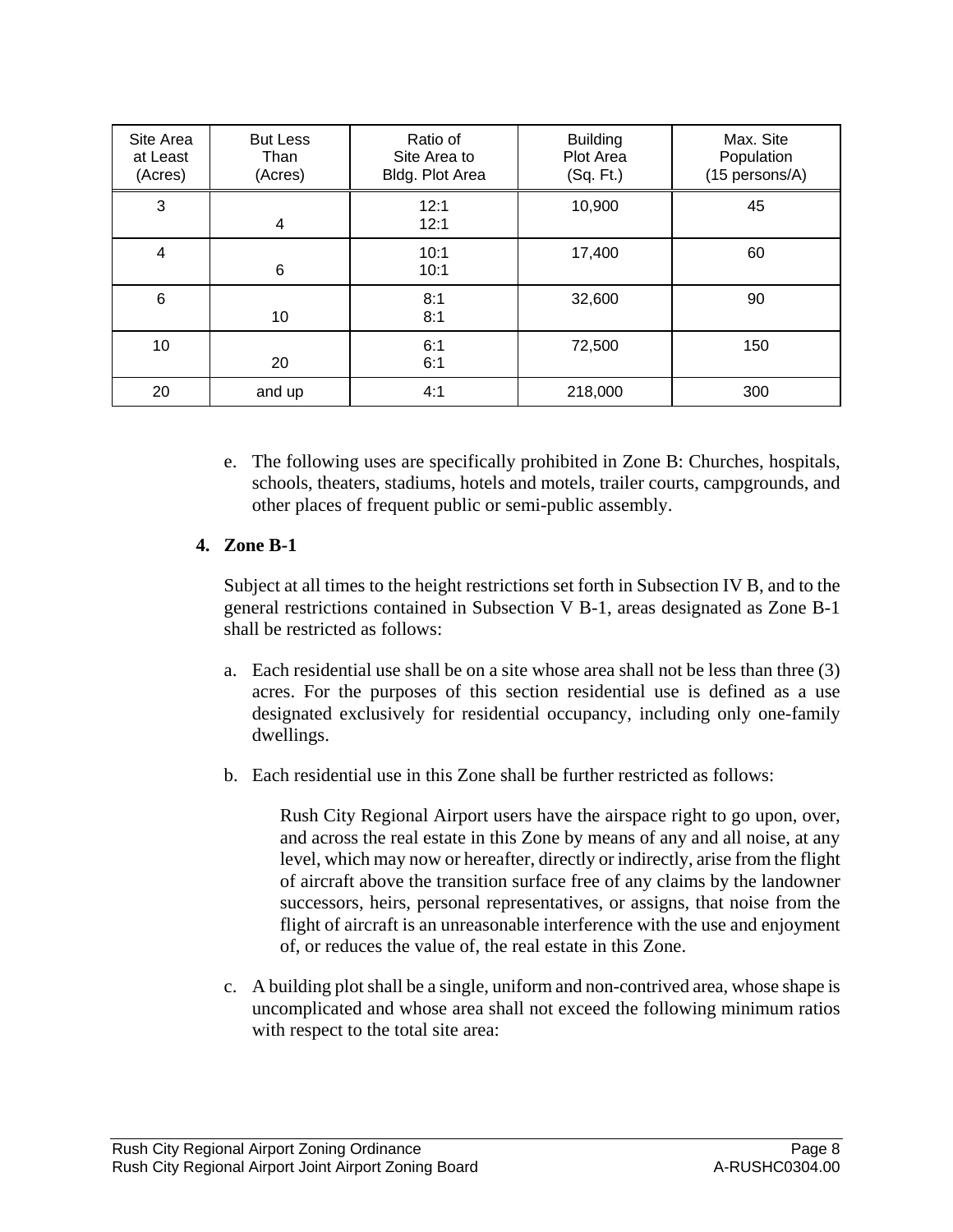<span id="page-11-0"></span>

| Site Area<br>at Least<br>(Acres) | <b>But Less</b><br>Than<br>(Acres) | Ratio of<br>Site Area to<br>Bldg. Plot Area | <b>Building</b><br>Plot Area<br>(Sq. Ft.) | Max. Site<br>Population<br>(15 persons/A) |
|----------------------------------|------------------------------------|---------------------------------------------|-------------------------------------------|-------------------------------------------|
| 3                                | 4                                  | 12:1<br>12:1                                | 10,900                                    | 45                                        |
| $\overline{\mathbf{4}}$          | 6                                  | 10:1<br>10:1                                | 17,400                                    | 60                                        |
| 6                                | 10                                 | 8:1<br>8:1                                  | 32,600                                    | 90                                        |
| 10                               | 20                                 | 6:1<br>6:1                                  | 72,500                                    | 150                                       |
| 20                               | and up                             | 4:1                                         | 218,000                                   | 300                                       |

d. Airport support uses are specifically excluded from the above requirements, and are subject to the requirements of Zone C as described in Section B V 5 herein. Such uses include fixed base operators, air charter operators, air cargo operations and improvements for support of these uses.

#### **5. Zone C:**

Zone C is subject only to height restrictions set forth in Subsection IV B, and to the general restrictions contained in Subsection V B-1.

#### **C. Boundary Limitations:**

The land use zoning restrictions set forth in this section shall apply for a distance not to exceed one mile beyond the perimeter of the airport boundary and in that portion of an airport hazard area under the approach zone for a distance not exceeding two miles from the airport boundary.

## **Section VI: Airport Zoning Map**

The several zones herein established are shown on the Rush City Regional Airport Zoning Map consisting of 7 sheets, prepared by Short Elliott Hendrickson Inc., and dated December 29, 2004, attached hereto and made a part hereof, which map, together with such amendments thereto as may from time to time be made, and all notations, references, elevations, data, zone boundaries, and other information thereon, shall be and the same is hereby adopted as part of this Ordinance.

## **Section VII: Nonconforming Uses**

Regulations not retroactive. The regulations prescribed by this Ordinance shall not be construed to require the removal, lowering, or other changes or alteration of any structure or tree not conforming to the regulations as of the effective date of this Ordinance, or existing ordinances, or otherwise interfere with the continuance of any nonconforming use. Nothing herein contained shall require any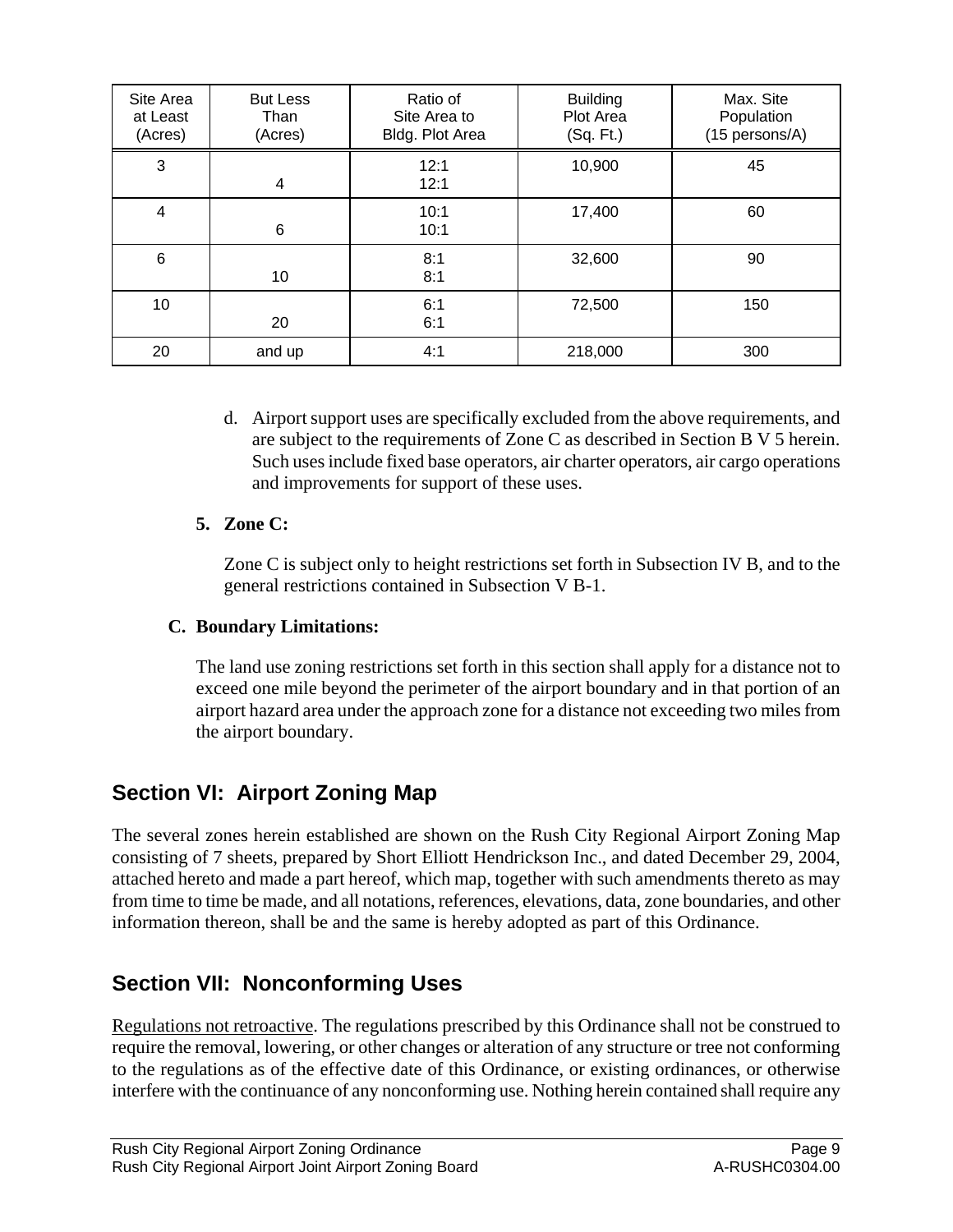<span id="page-12-0"></span>change in the construction, alteration, or intended use of any structure, the construction or alteration of which was begun prior to the effective date of this Ordinance, and is diligently prosecuted and completed within two years thereof.

## **Section VIII: Permits**

#### **A. Future Uses:**

Except as specifically provided in paragraph 1 and 2 hereunder, no material change shall be made in the use of land and no structure shall be erected, altered, or otherwise established in any zone hereby created unless a permit therefore shall have been applied for and granted by the zoning administrator, hereinafter, provided for. Each application for a permit shall indicate the purpose for which the permit is desired, with sufficient particularity to permit it to conform to the regulations herein prescribed. If such determination is in the affirmative, the permit shall be granted.

- 1. However, a permit for a tree or structure less than 75 feet of vertical height above the ground shall not be required in the horizontal and conical zones or in any approach and transitional zones beyond a horizontal distance of 4,200 feet from each end of the runway except when such tree or structure, because of terrain, land contour, or topographic features, would extend the height or land use limit prescribed for the respective zone.
- 2. Nothing contained in this foregoing exception shall be construed as permitting or intending to permit any construction, alteration, or growth of any structure or tree in excess of any of the height limitations established by this Ordinance as set forth in Section IV and the land use limitations set forth in Section V.

#### **B. Existing Uses:**

Before any existing use or structure may be replaced, substantially altered or impaired, or rebuilt within any zone established herein, a permit must be secured authorizing such replacement, change, or repair. No permit shall be granted that would allow the establishment or creation of an airport hazard or permit a nonconforming use, structure, or tree to become a greater hazard to air navigation than it was on the effective date of this Ordinance or any amendments thereto, or than it is when the application for a permit is made. Except as indicated, all applications for such a permit shall be granted.

#### **C. Nonconforming Uses Abandoned or Destroyed:**

Whenever the zoning administrator determines that a nonconforming structure or tree has been abandoned or more than 50% torn down, deteriorated, or decayed, no permit shall be granted that would allow such structure or tree to exceed the applicable height limit or otherwise deviate from the zoning regulations. Whether application is made for a permit under this paragraph or not, the zoning administrator may order the owner of the abandoned or partially destroyed nonconforming structure, at his own expense, to lower, remove, reconstruct, or equip the same in the manner necessary to conform to the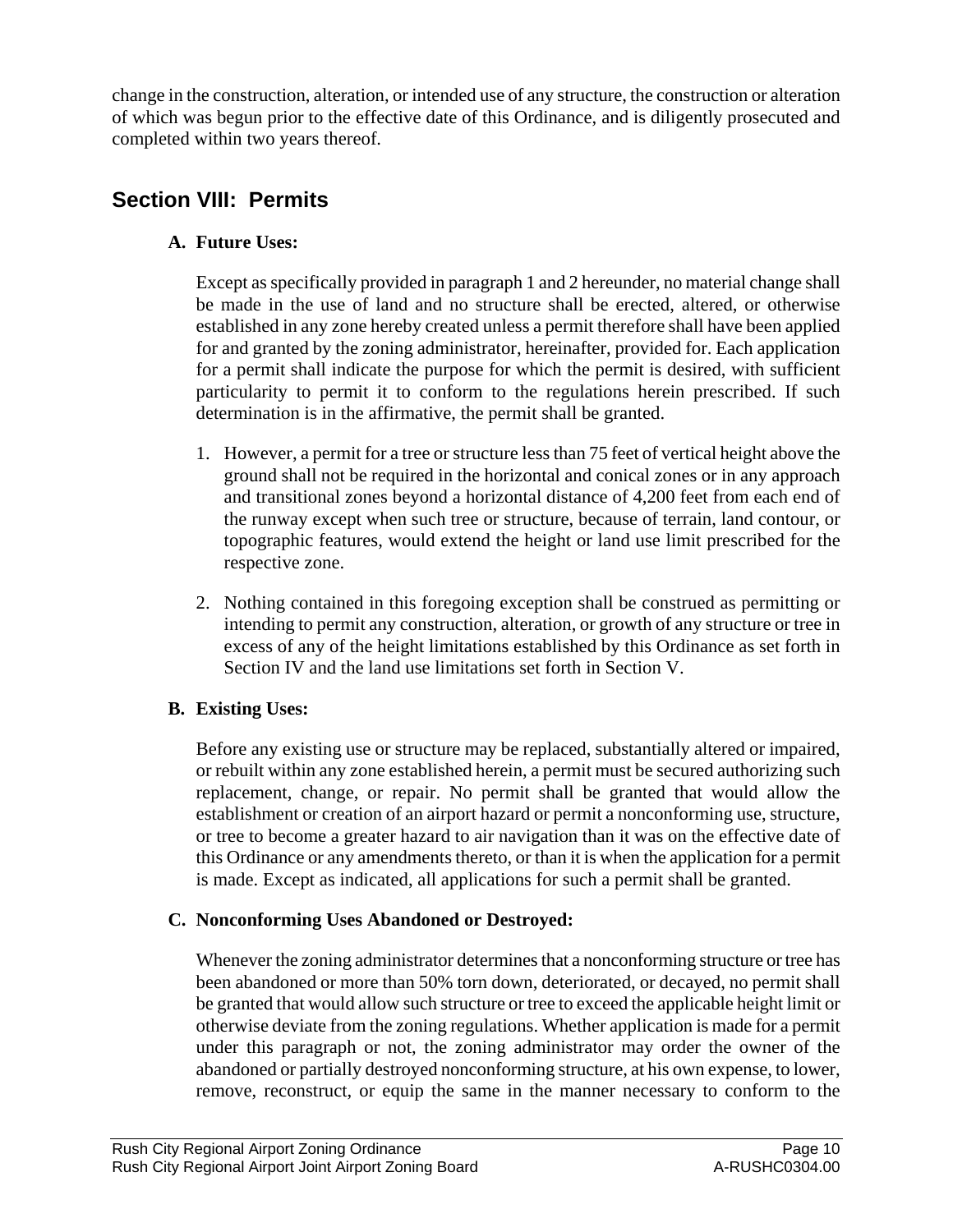<span id="page-13-0"></span>provisions of this Ordinance. In the event the owner of the nonconforming structure shall neglect or refuse to comply with such order for ten days after receipt of written notice of such order, the zoning administrator may, by appropriate legal action, proceed to have the abandoned or partially destroyed nonconforming structure lowered, removed, reconstructed, or equipped and assess the cost and expense thereof against the land on which the structure is or was located. Unless such an assessment is paid within ninety days from the service of notice thereof on the owner of the land, the sum shall bear interest at the rate of eight per cent per annum from the date the cost and expense is incurred until paid, and shall be collected in the same manner as are general taxes.

## **Section IX: Variances**

Any person desiring to erect or increase the height of any structure, or permit the growth of any tree, or use his property not in accordance with the regulations prescribed in this Ordinance may apply to the Board of Adjustment, hereinafter provided for, for a variance from such regulations. If a person submits an application for a variance by certified mail to the members of the Board and the Board fails to grant or deny the variance within four months after the last member receives the application, the variance shall be deemed to be granted by the Board. When the variance is granted by reason of the failure of the Board to act on the variance, the person receiving the variance shall notify the Board and the Commissioner by certified mail that the variance has been granted. The applicant shall include a copy of the original application for the variance with this notice to the Commissioner. The variance shall be effective 60 days after this notice is received by the Commissioner subject to any action taken by the Commissioner pursuant to Section 360.063, Subdivision 6a. Such variances shall be allowed where it is duly found that a literal application or enforcement of the regulations would result in practical difficulty or unnecessary hardship and relief granted would not be contrary to the public interest but do substantial justice and be in accordance with the spirit of this Ordinance, provided any variance so allowed may be subject to any reasonable conditions that the Board or Commissioner may deem necessary to effectuate the purpose of this Ordinance. The Zoning Administrator or the Board of Adjustment may request a review of a variance application by the Mn/DOT Airport Zoning Administrator prior to making a decision.

## **Section X: Hazard Marking and Lighting**

#### **A. Nonconforming Uses:**

The owner of any nonconforming structure or tree is hereby required to permit the installation, operation, and maintenance thereon of such markers and lights as shall be deemed necessary by the zoning administrator to indicate to the operators of aircraft in the vicinity of the airport the presence of such airport hazards. Such markers and lights shall be installed, operated, and maintained at the expense of the City of Rush City.

#### **B. Permits and Variances:**

Any permit or variance deemed advisable to effectuate the purpose of this Ordinance and be reasonable to effectuate the purpose of this Ordinance and be reasonable in the circumstances, and granted by the zoning administrator or Board, shall require the owner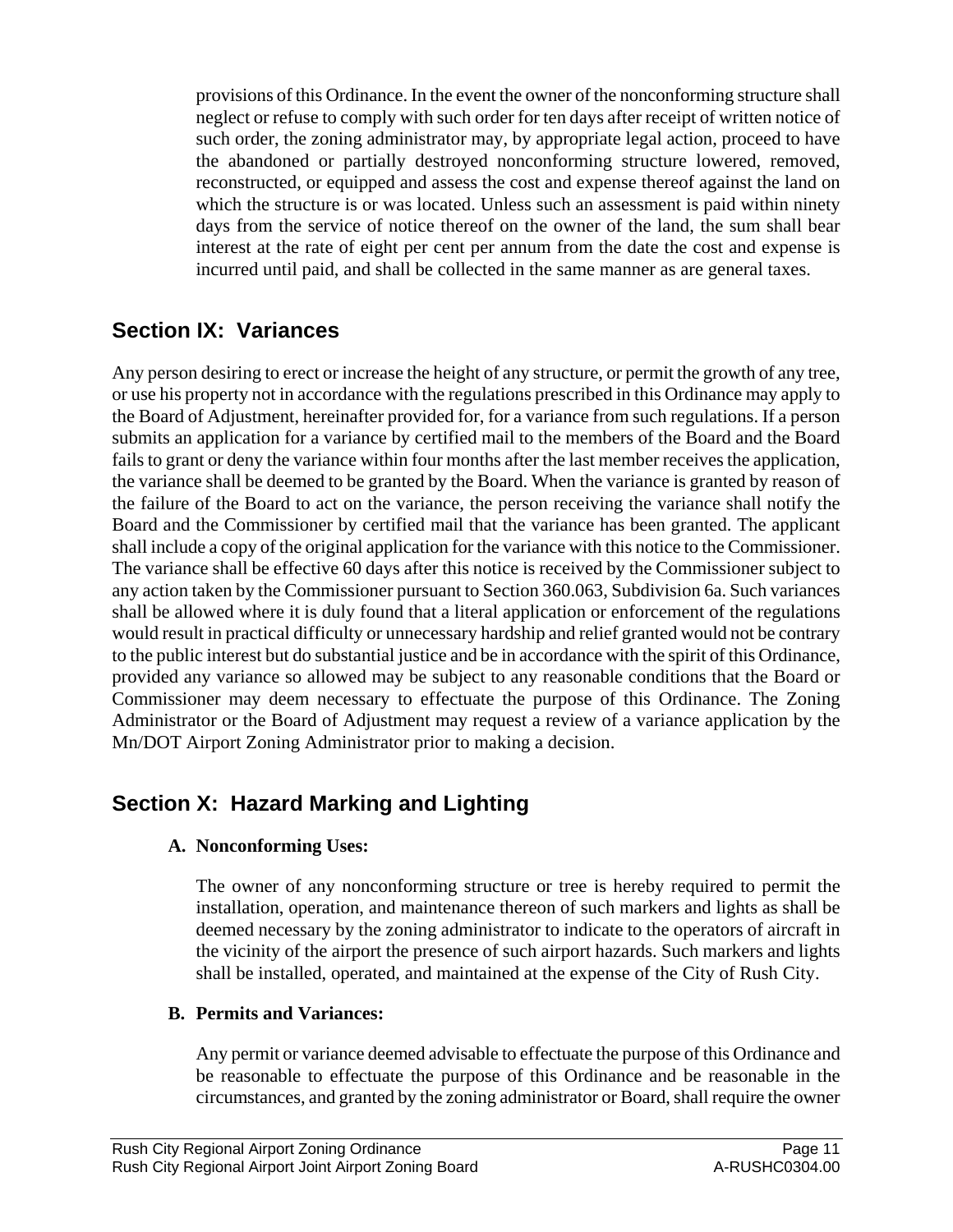<span id="page-14-0"></span>of the structure or tree in question, at his own expense, to install, operate, and maintain thereon such markers and lights as may be necessary to indicate to pilots the presence of an airport hazard.

## **Section XI: Airport Zoning Administrator**

It shall be the duty of the City Clerk/Administrator of the City of Rush City to administer and enforce the regulations prescribed herein. Applications for permits and variances shall be made to the City Clerk/Administrator upon a form furnished by him/her. Permit applications shall be promptly considered and granted or denied by him in accordance with the regulations prescribed herein. Variance applications shall be forthwith transmitted by the City Clerk/Administrator for action by the Board hereinafter provided for.

## **Section XII: Board of Adjustment**

#### **A. Establishment:**

The Board of Adjustment shall consist of five members appointed by the Rush City Regional Airport Joint Airport Zoning Board, and each shall serve for a term of three years and until his successor is duly appointed and qualified. Of the members first appointed, one shall be appointed for a term of one year, two for a term of two years, and two for a term of three years. Upon their appointment, the members shall select a chairperson to act at the pleasure of the Board. Members shall be removable by the Joint Airport Zoning Board for cause, upon written charges, after a public hearing.

#### **B. Procedures**

- 1. The Board of Adjustment shall adopt rules for its governance and procedure in harmony with the provisions of this Ordinance. Meetings of the Board of Adjustment shall be held at the call of the Chairperson and at such other times as the Board of Adjustment may determine. The Chairperson, or in his absence the Acting Chairperson, may administer oaths and compel the attendance of witnesses. All hearings of the Board of Adjustment shall be public. The Board of Adjustment shall keep minutes of its proceedings showing the vote of each member upon each question or, if absent or failing to vote, indicating such fact, and shall keep records of its examinations and other official actions, all of which shall immediately be filed in the office of the Zoning Administrator and shall be a public record.
- 2. The Board of Adjustment shall make written findings of facts and conclusions of law giving the facts upon which it acted and its legal conclusions from such facts in reversing, affirming, or modifying any order, requirement, decision, or determination which comes before it under the provisions of this Ordinance. The Board may request the Commissioner of Transportation to review and comment on the variance request prior to taking official action.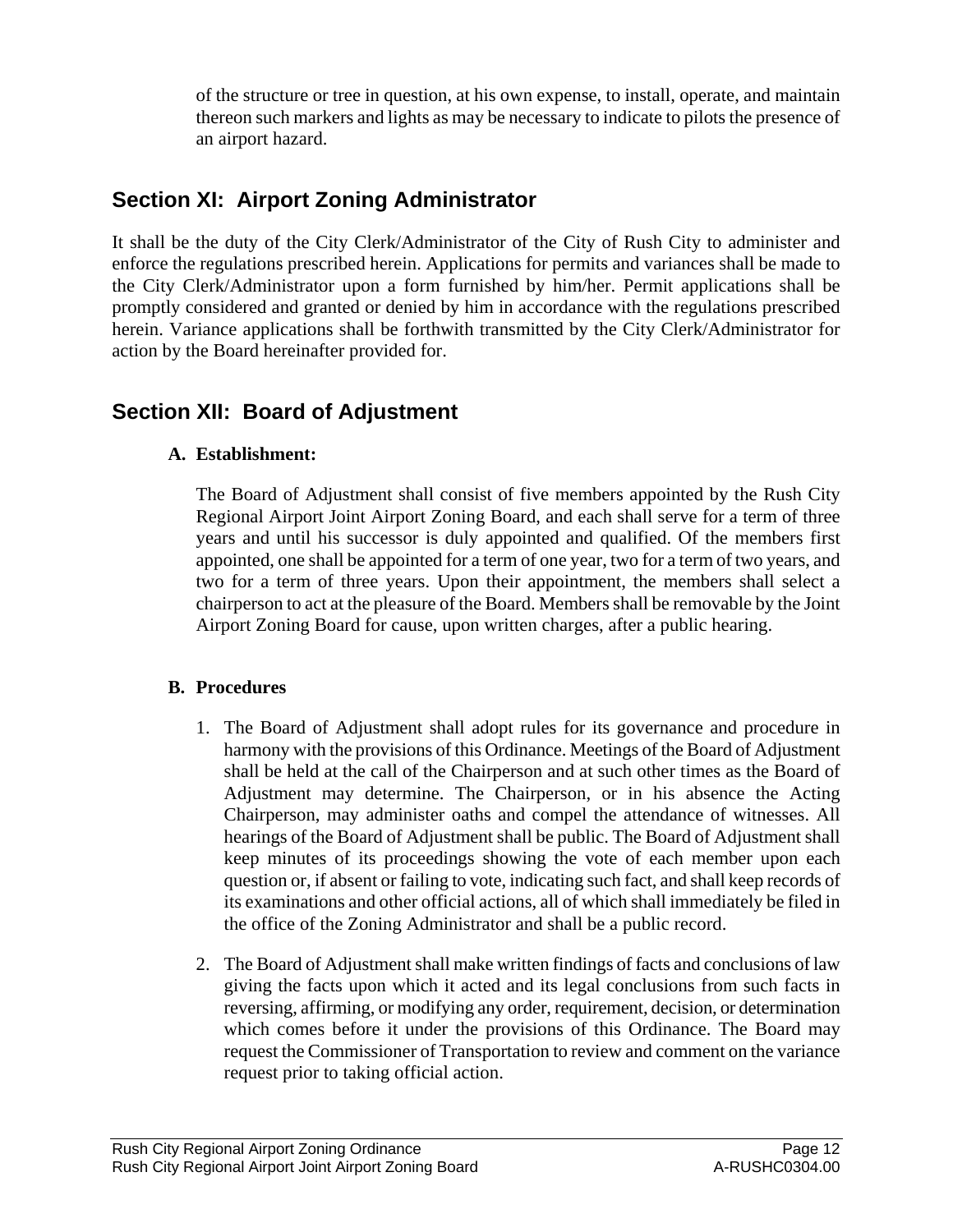<span id="page-15-0"></span>3. The concurring vote of a majority of the members of the Board of Adjustment shall be sufficient to reverse any order, requirement, decision or determination of the Zoning Administrator or to decide in favor of the applicant on any matter upon which it is required to pass under this Ordinance, or to effect any variation in this Ordinance.

## **Section XIII: Appeals**

- A. Any person aggrieved, or any taxpayer affected by any decision of the Zoning Administrator made in his administration of this Ordinance may appeal to the Board of Adjustment. Such appeals may also be made by any governing body of a municipality, county, or airport zoning board, which is of the opinion that a decision of the zoning administrator is an improper application of this ordinance as it concerns such governing body or board.
- B. All appeals hereunder must be commenced within 30 days of the Zoning Administrator's decision, by filing with the Zoning Administrator a notice of appeal specifying the grounds thereof. The Zoning Administrator shall forthwith transmit to the Board of Adjustment all the papers constituting the record upon which the action appealed from was taken. In addition, any person aggrieved, or any taxpayer affected by any decisions of the Zoning Administrator made in his administration of this Ordinance who desires to appeal such decision shall submit an application for a variance by certified mail to the members of the Board of Adjustment in the manner set forth in Minnesota Statute 360.068, Subdivision 2.
- C. An appeal shall stay all proceedings in furtherance of the action appealed from, unless the Zoning Administrator certifies to the Board of Adjustment, after the notice of appeal has been filed with it, that by reason of the facts stated in the certificate a stay would, in his opinion, cause imminent peril to life or property. In such case, proceedings shall not be stayed except by order of the Board of Adjustment on notice to the Zoning Administrator and on due cause shown.
- D. The Board of Adjustment shall fix a reasonable time for hearing appeals, give public notice and due notice to the parties in interest, and decide the same within a reasonable time. Upon the hearing any party may appear in person or by agent or by attorney.
- E. The Board of Adjustment may, in conformity with the provisions of this Ordinance, reverse or affirm, in whole or in part, or modify the order, requirement, decision or determination appealed from and may make such order, requirement, decision or determination, as may be appropriate under the circumstances, and to that end shall have all the powers of the Zoning Administrator.

## **Section XIV: Judicial Review**

Any person aggrieved, or any taxpayer affected by any decision of the Board of Adjustment, or any governing body of a municipality, county, or airport zoning board, which is of the opinion that a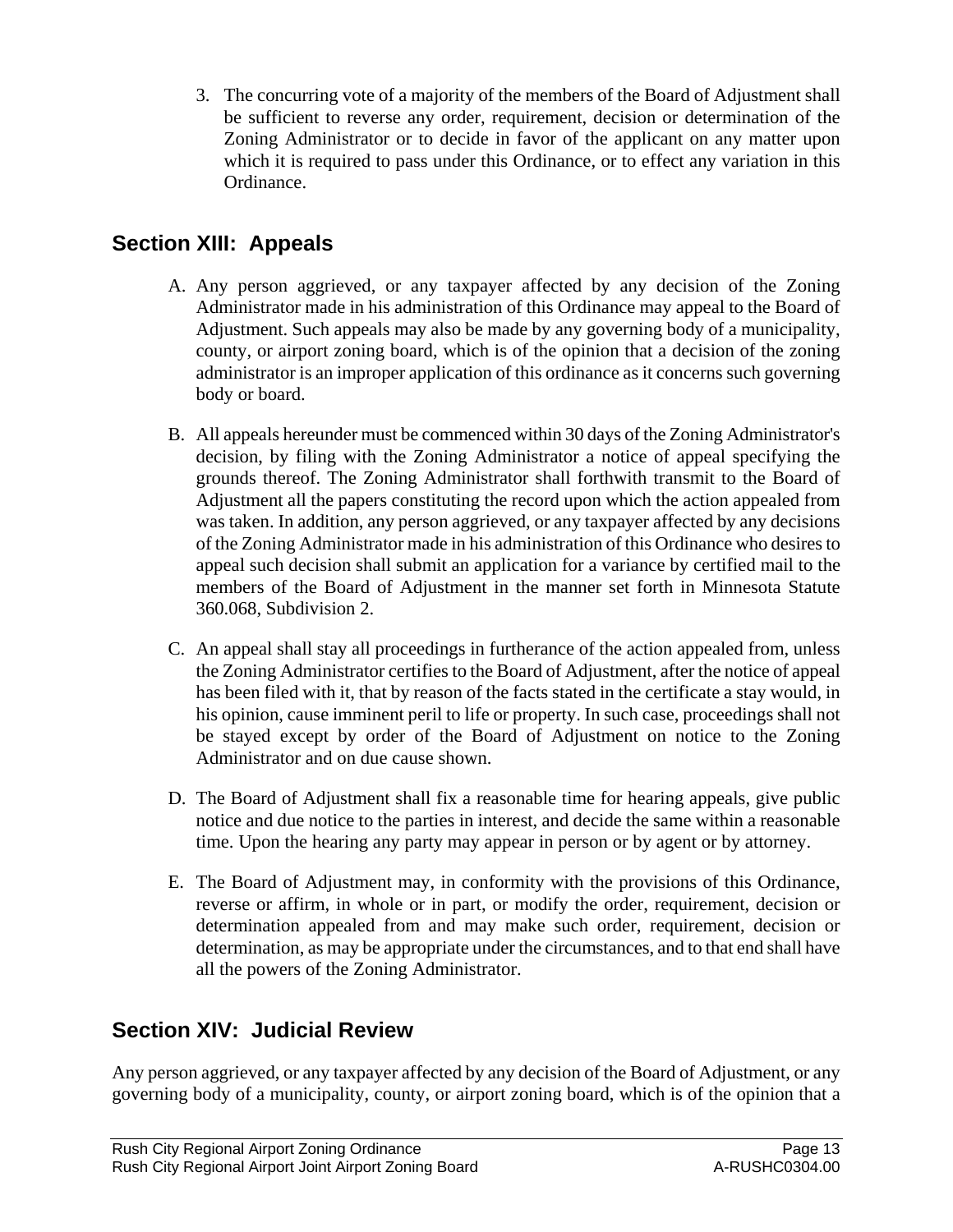<span id="page-16-0"></span>decision of the Board of Adjustment is illegal may present to the District Court of Chisago County a verified petition setting forth that the decision or action is illegal, in whole or in part, and specifying the grounds of the illegality. Such petition shall be presented to the court within 30 days after the decision is filed in the office of the Board of Adjustment. The petitioner must exhaust the remedies provided in this Ordinance before availing himself of the right to petition a court as provided by this section.

## **Section XV: Penalties**

Every person who shall construct, establish, substantially change, alter or repair any existing structure or use, or permit the growth of any tree without having complied with the provision of this ordinance or who, having been granted a permit or variance under the provisions of this Ordinance, shall construct, establish, substantially change or substantially alter or repair any existing growth or structure or permit the growth of any tree, except as permitted by such permit or variance, shall be guilty of a misdemeanor and shall be punished by a fine or not more than \$700 or imprisonment for not more than 90 days or by both. Each day a violation continues to exist shall constitute a separate offense. The Airport Zoning Administrator may enforce all provisions of this Ordinance through such proceedings for injunctive relief and other relief as may be proper under the laws of Minnesota Statute 360.073 and other applicable law. Airport will remove trees at their expense.

## **Section XVI: Conflicts**

Where there exists a conflict between any of the regulations or limitations prescribed in this Ordinance and any other regulations applicable to the same area, whether the conflict be with respect to the height of structures or trees, the use of land, or any other matter, the more stringent limitation or regulation shall govern and prevail.

## **Section XVII: Severability**

- F. In any case in which the provision of this Ordinance, although generally reasonable, is held by a court to interfere with the use of enjoyment of a particular structure or parcel of land to such an extent, or to be so onerous in their application to such a structure or parcel of land, as to constitute a taking or deprivation of that property in violation of the constitution of this state or the constitution of the United States, such holding shall not affect the application of this Ordinance as to other structures and parcels of land, and to this end the provisions of this Ordinance are declared to be severable.
- G. Should any section or provision of this Ordinance be declared by the courts to be unconstitutional or invalid, such decision shall not affect the validity of the Ordinance as a whole or any part thereof other than the parts so declared to be unconstitutional or invalid.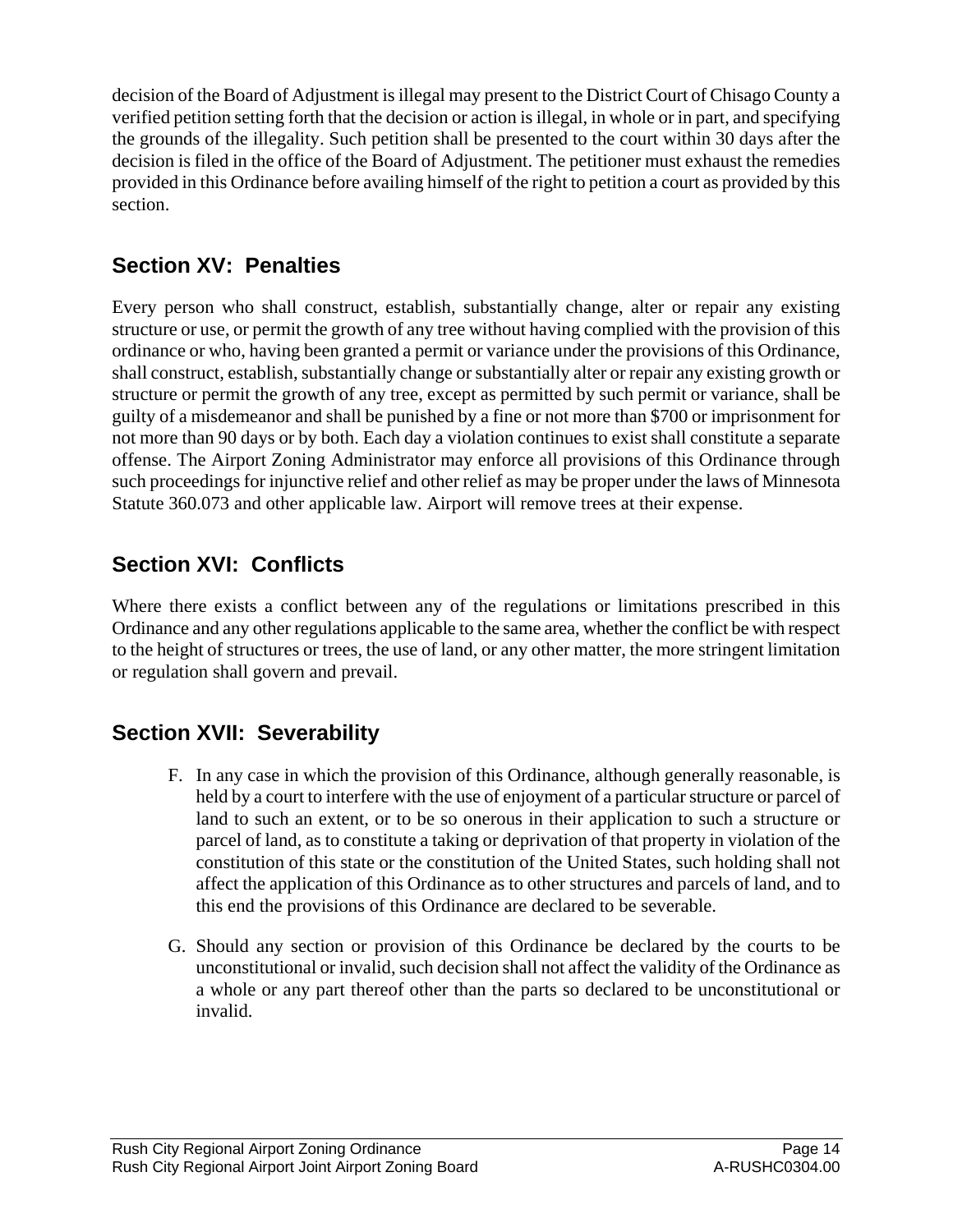## <span id="page-17-0"></span>**Section XVIII: Effective Date**

This Amended Ordinance shall take effect on the \_\_\_\_ day of \_\_\_\_\_\_\_\_\_\_\_\_\_\_\_\_. Copies thereof shall be filed with the Commissioner through the Office of Aeronautics, State of Minnesota, and the Register of Deeds, Chisago County, Minnesota.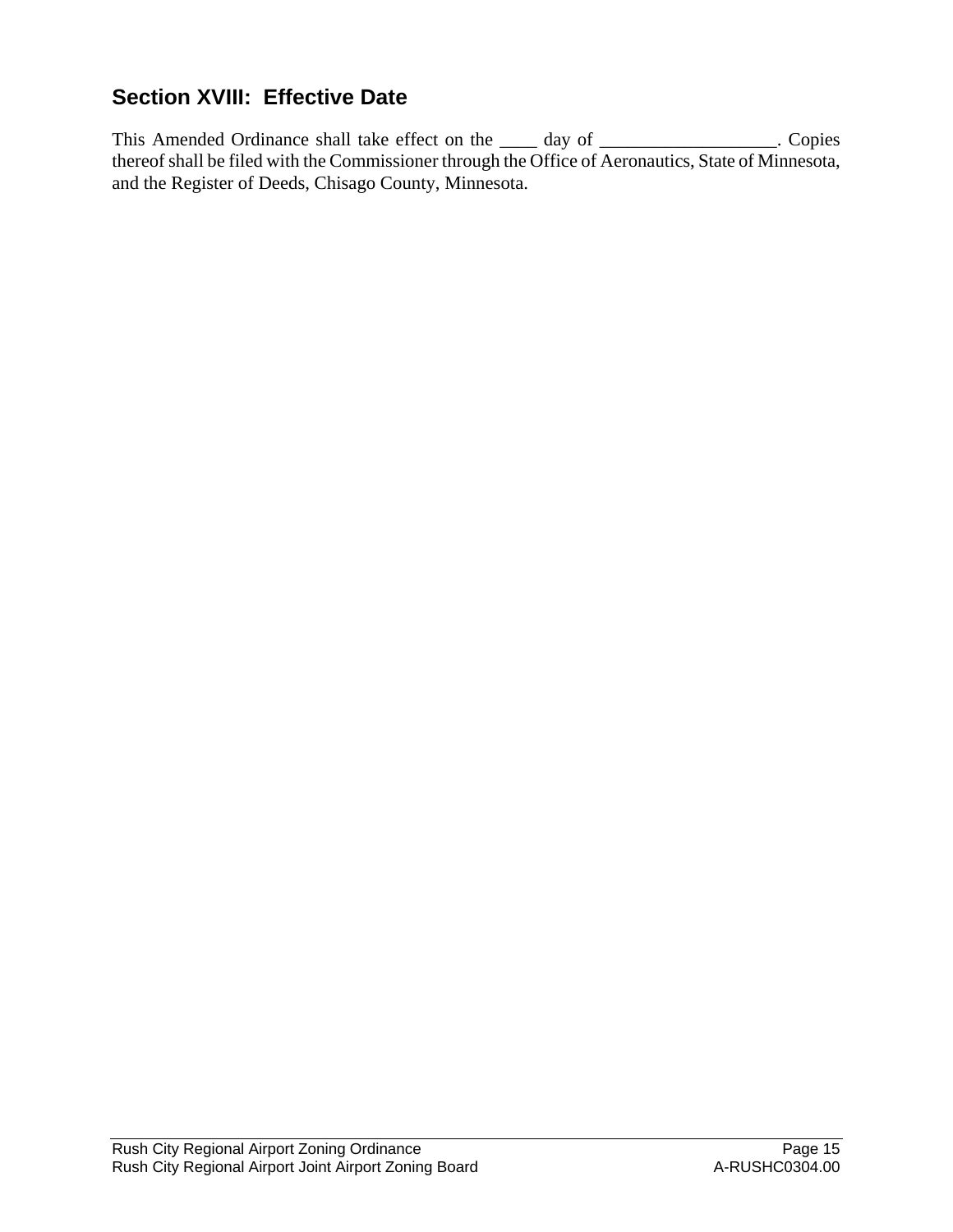Passed and adopted after public hearing by the Rush City Regional Airport Joint Airport Zoning Board this \_\_\_\_\_\_\_\_ day of \_\_\_\_\_\_\_\_\_\_\_\_\_\_\_\_\_\_\_\_.

Chairman

Member

Member

Member

Member